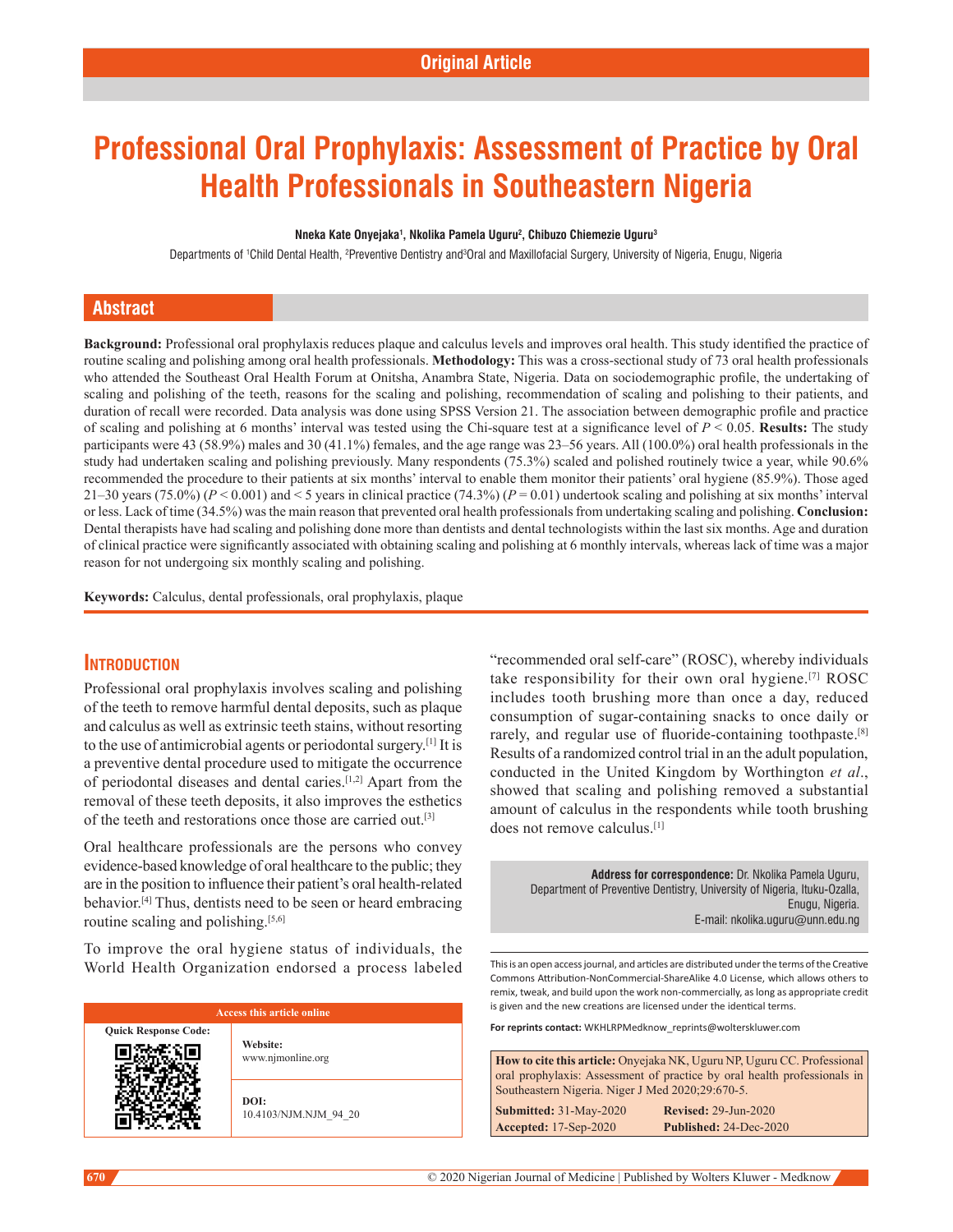Periodontal disease is one of the most important contributors to the global oral health burdens,<sup>[9]</sup> and the key causative agents for periodontal diseases are plaque and calculus.<sup>[10]</sup> Oral health professionals have cited the necessity and obvious advantages of scaling and polishing in reducing or preventing the occurrence of these diseases.[11,12]

It is recommended that scaling and polishing should be done regularly, and as such, this procedure has been advocated to be performed in patients annually or biannually.<sup>[11,13]</sup> It was reported by Lamont *et al*. that better oral health was achieved if scaling and polishing were done biannually compared to annually.[11] Oral health professionals play an important role in educating their patients and providing preventive services, such as scaling and polishing to mitigate the effects of oral disease; however, little is known about whether these same professionals "practice what they preach."

Oral health professionals are promoters of oral health and are expected to be role models to their patients. Evaluation of the practice of scaling and polishing among oral health professionals themselves will provide an insight into their practices and recommendation of scaling and polishing for their patients, especially for those with poor oral hygiene practices.[14] Prior studies on ROSC showed that in India, only a few dentists(19.6%) practiced ROSC,[8] while in Iran, 27% of the dentists practiced ROSC.[15] In Nigeria, only 45.5% of dentists brushed twice a day.[5] These findings show that knowledge may not translate to practice as reported in an earlier study in Nigeria.<sup>[16]</sup>

Most studies in Nigeria<sup>[16-18]</sup> about the uptake of oral health prevention practices, especially scaling and polishing, focus mainly on nonoral healthcare professionals and the lay public. The findings showed that uptake of scaling and polishing was dependent on age, awareness, and socioeconomic state of the individual.[17] Another study done on those who had scaling and polishing showed that skilled workers and those in high socioeconomic groups sought scaling and polishing more than unskilled workers and those in lower socioeconomic groups.[19]

A study was conducted on the scaling and polishing practice of dental healthcare professionals' in Southwestern Nigeria with 88.6% of them obtaining scaling and polishing; $[5]$  however, there is no known study investigating the scaling and polishing practice of oral healthcare professionals in the southeastern region of Nigeria. In a bid to fill this existing gap in knowledge, the study assessed the uptake of scaling and polishing among the different cadres of oral healthcare professionals (dentists, dental therapists, and dental technologists) paying attention to the relationship between sex, age, and duration of practice and obtaining scaling and polishing.

## **Methodology**

The study was conducted in Anambra state in the southeastern region of Nigeria. The region is made up of five states of the 36 states of the country, and it is mainly inhabited by the Igbo ethnic group.[20] The region the University of Nigeria, Nsukka, where dental surgeons are trained, and Federal College of Dental Technology and Therapy, Enugu, where dental technologists and therapists are trained. Qualified dental surgeons work either in various government, private, or both establishments in the region. The study population comprised dental surgeons, dental therapists, and dental technologists working within the southeastern region of the country, who attended the Southeast Oral Health Forum at General Hospital, Onitsha, Anambra state. The forum was organized by the Nigeria Dental Association of the region in 2016.

This was a descriptive, cross-sectional study of all oral health professionals who attended the Southeast Oral Health Forum at the General Hospital, Onitsha, Anambra State, Southeast Nigeria in 2016. Ethical clearance for this study was obtained from the ethical review board of the University of Nigeria Teaching Hospital, Enugu (IRB 00002323), and only individuals who gave informed consent participated in this study.

The sample size was calculated using the formula  $P \times q/(\text{SE})^2$  by Aniebue,<sup>[21]</sup> where  $P =$  prevalence,  $q = 100 - p$ , and SE = sampling error tolerated. A prevalence of 88.6% obtained from the literature on obtaining scaling and polishing by oral health professionals<sup>[5]</sup> was used with an SE of 5% to estimate the sample size for the study.

Sample size = 
$$
\frac{88.6 \times 11.4}{5 \times 5} = \frac{1595.44}{25} = 40.4
$$

To accommodate for non responders, 10% of this figure was added to give a minimum sample size of 44.4. However, 75 dental professionals participated in the study.

A close‑ended questionnaire was developed to elicit information from the dental health professionals. This questionnaire was validated using face-and-content validity. The questionnaire was given to two experts in the field not involved in the study to determine the suitability of the questions to context. Thereafter, the content of questionnaires was validated using information from the literature review. The questionnaire was pretested by administering it to five oral health professionals two weeks before the final study. These professionals were not part of the final study. The self-administered questionnaire was divided into three sections. The first section focused on the sociodemographic profile of the oral health professionals (sex, age, duration of service, and specialty). The second section elicited information on the uptake of scaling and polishing by the oral health professionals, such as the last time the procedure was done, reasons for the scaling and polishing, and reason for not undergoing the procedure in the last six months. The third section of the questionnaire elicited information on whether dental professionals recommended scaling and polishing to their patients. Reasons for recommendation and duration of recall visit were also elicited.

Data were analyzed using the Statistical Package of the Social Sciences (SPSS) version 21 IBM, Chicago, IL, USA. Results were expressed using frequency tables, percentages, and bar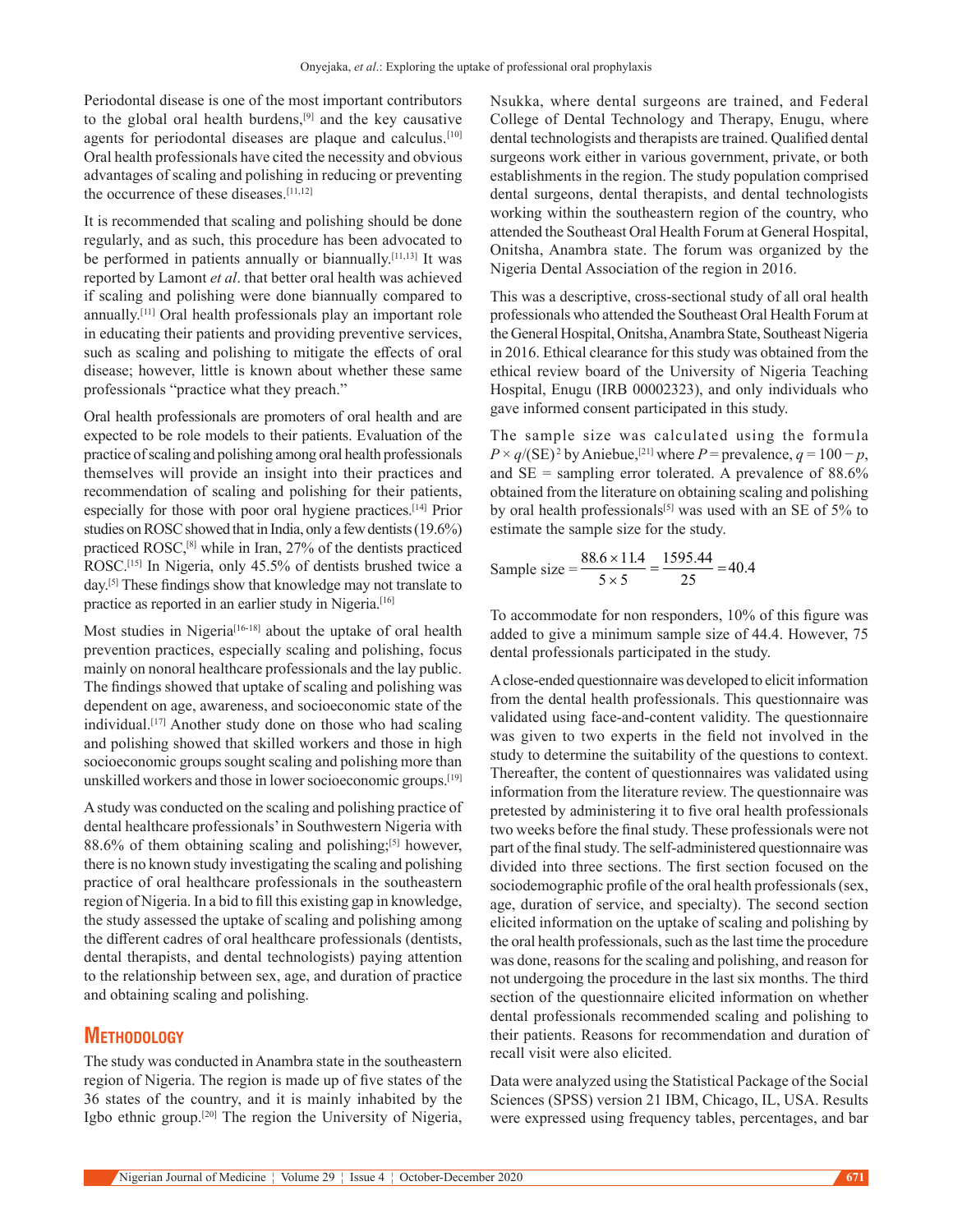#### **Table 1: Sociodemographic characteristics of the study participants (***n***=73)**

| <b>Variables</b>                                  | Frequency, n (%) |  |
|---------------------------------------------------|------------------|--|
| Age (years)                                       |                  |  |
| $21 - 30$                                         | 48 (65.8)        |  |
| $31 - 40$                                         | 16(21.9)         |  |
| >41                                               | 9(12.3)          |  |
| Total                                             | 73 (100.0)       |  |
| Sex                                               |                  |  |
| Male                                              | 43 (58.9)        |  |
| Female                                            | 30(41.1)         |  |
| Total                                             | 73 (100.0)       |  |
| Specialties                                       |                  |  |
| Dental surgeon                                    | 41 (56.2)        |  |
| Dental therapists                                 | 23(31.5)         |  |
| Dental technologists                              | 9(12.3)          |  |
| Total                                             | 73 (100.0)       |  |
| Previous history of scaling and polishing         |                  |  |
| Yes                                               | 73 (100.0)       |  |
| N <sub>0</sub>                                    | 0(0.0)           |  |
| Total                                             | 73 (100.0)       |  |
| Time interval of undergoing scaling and polishing |                  |  |
| $<$ 6 months                                      | 27(37.0)         |  |
| 6 months ago                                      | 17(23.3)         |  |
| A year ago                                        | 10(13.7)         |  |
| More than a year ago                              | 19(26.0)         |  |
| Total                                             | 73 (100.0)       |  |
| Duration of clinical practice (years)             |                  |  |
| Below 5                                           | 43 (58.9)        |  |
| $5 - 10$                                          | 22(30.1)         |  |
| 11 and above                                      | 8(11.0)          |  |
| Total                                             | 73 (100.0)       |  |
|                                                   |                  |  |

charts. Test of association between sociodemographic factors and obtaining scaling and polishing was conducted using Chi-square tests. Factors associated with obtaining scaling and polishing were considered statistically significant at level of  $P < 0.05$ .

## **Results**

Table 1 shows that 75 dental professionals were recruited but two returned uncompleted questionnaires; hence, 73 dental professionals participated in the study. The participants were made up of the following: 41 (56.2%) dental surgeons; 23 (31.5%) dental therapists; and 9 (12.3%) dental technologists. There were 43 (58.9%) males and 30 (41.1%) females, most 43 (58.9%) had worked for <5 years, and all (100.0%) have had scaling and polishing in the past.

Figure 1 shows that most of the respondents did scaling and polishing as a part of their normal preventive dental routine. The major reason for undertaking scaling and polishing (55, 75.3%) was "for routine purposes." Other reasons included having deposits on the teeth (17, 23.3%) and mouth odor (1, 1.4%).

Table 2 shows that those aged 21–30 years(75.0%) undertook scaling and polishing at six months or less interval when compared to those aged 31–40 years (43.8%) and those aged 41 years and above  $(11.1\%)$   $(P<0.001)$ . Furthermore, those who were below five years in service (74.4%) undertook scaling and polishing more than those who were 5–10 years (45.5%) and 11 years and above (25.0%) in service, respectively ( $P = 0.01$ ). There was no significant association between sex ( $P = 0.16$ ) and specialty  $(P = 0.19)$  and undertaking scaling and polishing.

#### **Table 2: Association between sociodemographic characteristics, specialty and duration of scaling and polishing among dental professionals**

| Variable                              | Scaled 6 months and below |          | <b>Total</b> | P          |
|---------------------------------------|---------------------------|----------|--------------|------------|
|                                       | <b>Yes</b>                | No       |              |            |
| Age (years)                           |                           |          |              |            |
| $21 - 30$                             | 36(75.0)                  | 12(25.0) | 48(100.0)    | $< 0.001*$ |
| $31 - 40$                             | 7(43.8)                   | 9(56.2)  | 16(100.0)    |            |
| $\geq 41$                             | 1(11.1)                   | 8(88.9)  | 9(100.0)     |            |
| Sex                                   |                           |          |              |            |
| Male                                  | 23(53.5)                  | 20(46.5) | 43(100.0)    | 0.16       |
| Female                                | 21(70.0)                  | 9(30.0)  | 30(100.0)    |            |
| Duration of clinical practice (years) |                           |          |              |            |
| Below 5                               | 32(74.4)                  | 11(25.6) | 43(100.0)    | $0.01*$    |
| $5 - 10$                              | 10(45.5)                  | 12(54.5) | 22(100.0)    |            |
| 11 and above                          | 2(25.0)                   | 6(75.0)  | 8(100.0)     |            |
| Specialty                             |                           |          |              |            |
| Dental surgeons                       | 21(51.2)                  | 20(48.8) | 41(100.0)    | 0.19       |
| Therapists                            | 17(73.9)                  | 6(26.1)  | 23(100.0)    |            |
| Technologists                         | 6(66.7)                   | 3(33.3)  | 9(100.0)     |            |
| Total                                 | 44(60.3)                  | 29(39.7) | 73 (100.0)   |            |
| $\sqrt{1}$ $\sqrt{1}$ $\sqrt{1}$      |                           |          |              |            |

\*Chi‑square test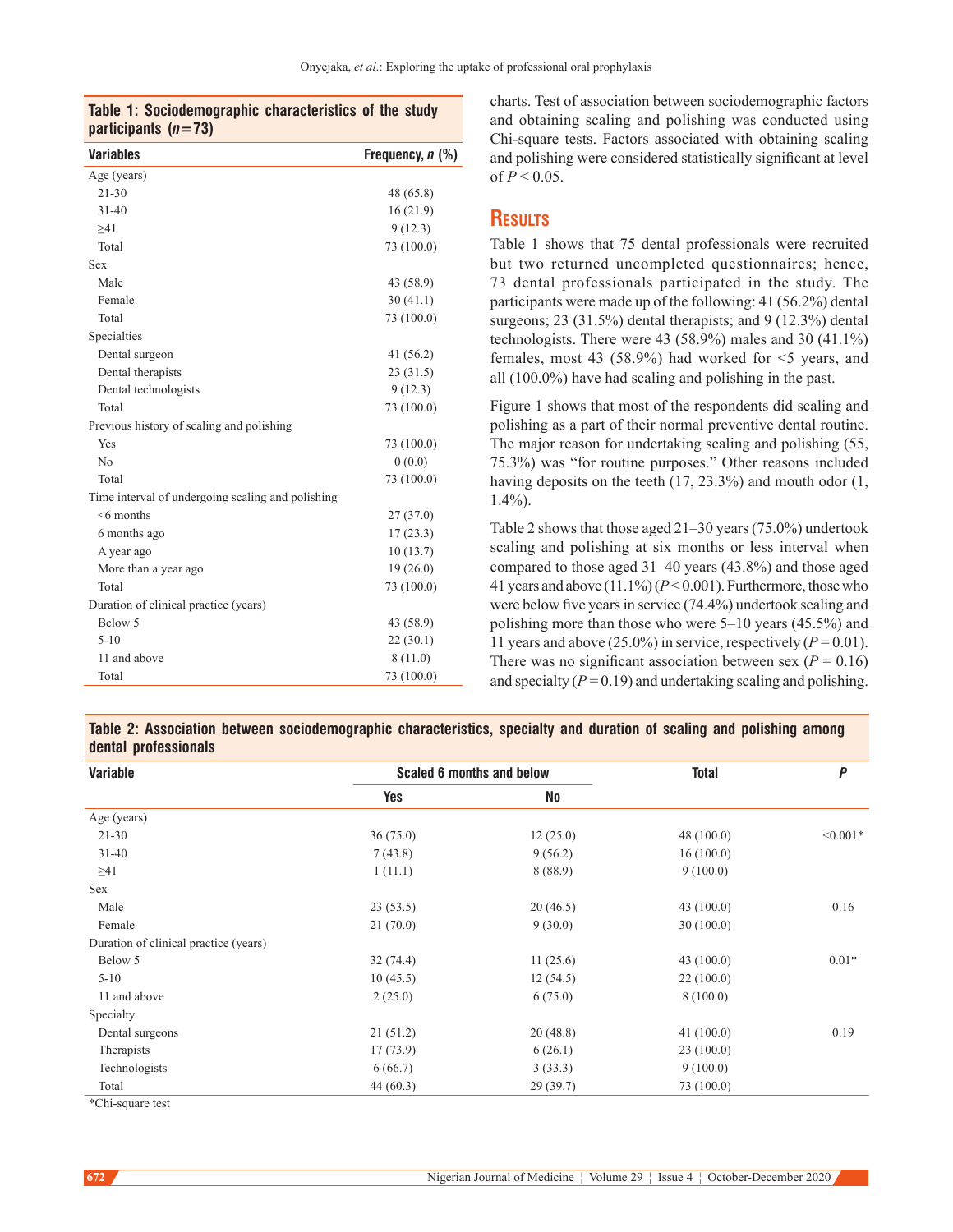Figure 2 highlights the respondents(10, 34.5%) who stated that their reason for not keeping to the six monthly routine scaling and polishing was because they lacked the time. Other reasons included having healthy gums (8, 27.6%), laxity (4, 13.8%), and no reason (7, 24.2%).

Figure 3 shows that majority (55, 85.9%) of the respondents recommended scaling and polishing to their clients so as to maintain good oral hygiene, while (9, 14.1%) recommended it to serve as an opportunity for a routine check.

Figure 4 shows that majority (58, 90.6%) of the respondents recall patients for scaling and polishing at six monthly intervals, while 1 (1.6%) respondent recalls patients at yearly intervals and 5 (7.8%) recall patients depending on the individual case.

## **Discussion**

The study showed that all dental professionals had done scaling and polishing at some time in their professional careers.

Scaling and polishing prevent periodontal disease which is an oral health disease burden.[7] In this study, many dental







**Figure 3:** Reasons for recommendation of scaling and polishing to patients (*n* = 64) **Figure 4:** Frequency of recall of patients for scaling and polishing (*n* = 64)

professionals undertook scaling and polishing routinely probably because of the benefits associated with it.[1] Dental professionals who are in the frontline of oral care are aware of the benefits of good oral hygiene and professional oral prophylaxis, and as such would do all to remove deposits on the teeth to prevent oral disease.

Findings from this study also showed that age influences adherence to routine 6 monthly scaling and polishing. This is similar to the finding from a prior study.<sup>[5]</sup> Younger professionals sought scaling and polishing more than the older professionals probably because the younger dental professionals are interested in their physical appearance when compared to the older ones. One can also deduce that since the younger respondents have been in practice for a shorter time and so have invariably just graduated from school<sup>[5]</sup> or are in one postgraduate program or the other, they would be more conversant with newer oral hygiene practices and are more inclined to adapt to the strict protocol since that is what they have recently learned.

Area of specialty seemed to influence when scaling and polishing was done and adherence to bi‑annual visits.



polishing  $(n = 29)$ 

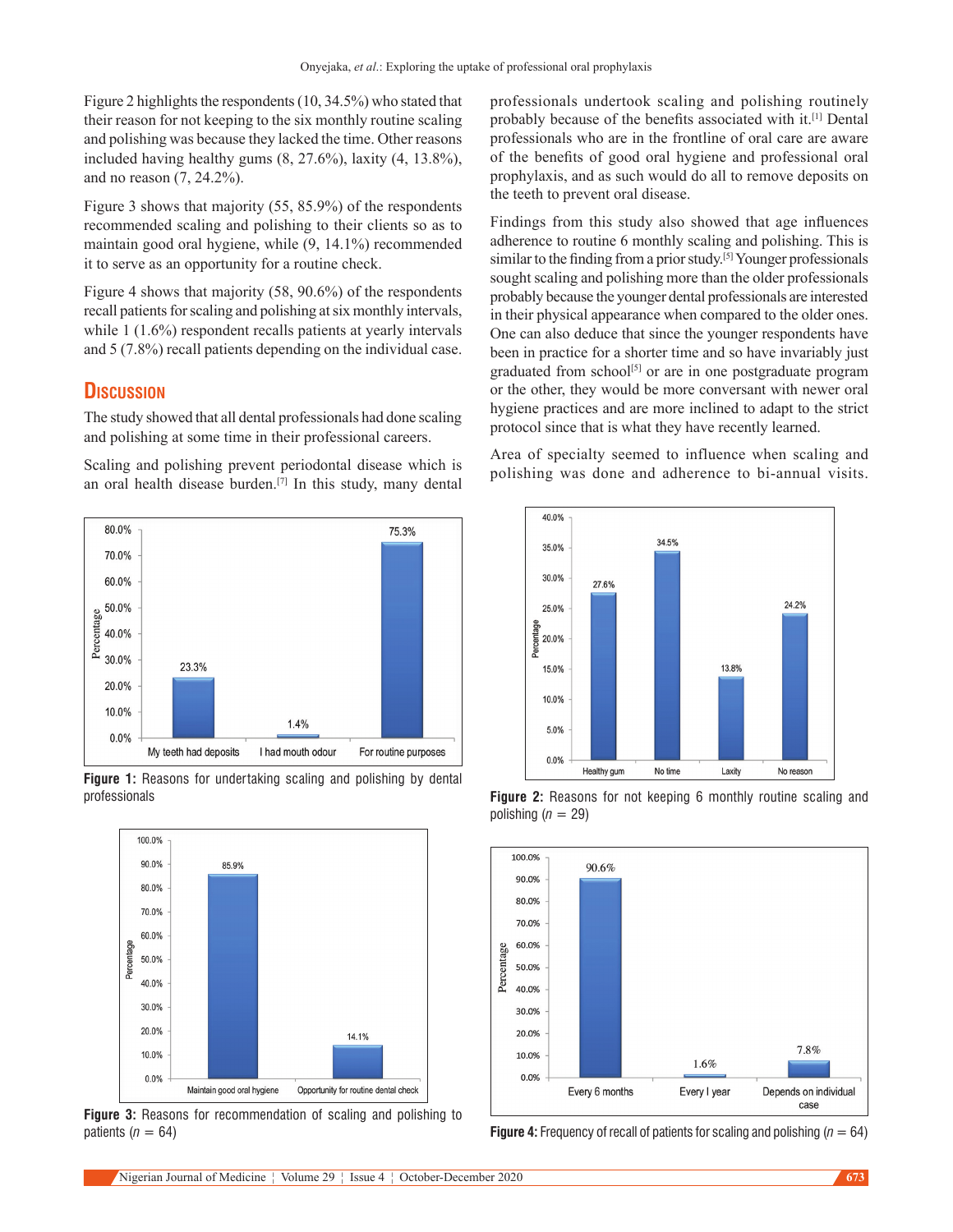However, we observed that a greater percentage of dental therapists undertook scaling and polishing more than the other respondents. This could be because the therapist's major duty is to render scaling and polishing to patients, and this would have affected their practice of scaling and polishing.

However, some professionals had scaling and polishing at more than six months' interval because they claimed to have good oral hygiene. This is in line with the observation from other studies which state that scaling and polishing are necessary when there is poor oral hygiene.<sup>[11,22,23]</sup> However, this attitude to scaling and polishing is similar to what was obtainable in non-dental professionals or the lay public who do not have adequate oral health knowledge.[24 ] Oral health professionals who should be aware of oral diseases and the importance of the scaling and polishing procedure, only do so when there is a threat of oral disease. Lack of time was another reason given by some professionals for scaling and polishing at more than six months' interval. This is similar to the finding in a prior study where < 50% of the dentists had undergone scaling and polishing in the preceding 6 months.[5] Another study had noted that healthcare workers do not take care of their oral health as it should be due to their tight work schedule.<sup>[25]</sup> Our study made a similar finding as some claimed that lack of time delayed their undergoing scaling and polishing.

Respondents who did scaling and polishing at shorter intervals (<6 months) would probably have had symptoms of ongoing periodontal disease sequel to heavy calculus deposits or might have had a social habit such as smoking or tobacco chewing, which stains their teeth. Thus, they scale and polish their teeth for purely esthetic or curative reasons.

In this study, most professionals recommended biannual scaling and polishing to their patients with the intention of monitoring their oral hygiene practices and keeping them in optimal oral health. In Nigeria, this is laudable because the awareness of oral health as well as good oral hygiene practice is suboptimal among the general public.<sup>[26]</sup> This study might then allude to the fact that other factors such as the cost of the procedure, socioeconomic status of individuals, or a inadequate number of oral health professionals, may be driving the suboptimal oral hygiene practice in Nigeria.[26] One limitation of this study is the small number of oral health professionals who participated in this study; hence, the findings may not be generalized to all oral health professionals in the southeastern part of the country. Nevertheless, it provides an insight into the practice of scaling and polishing among oral health professionals and also serves as a reference for future studies. It is recommended that oral health professionals practice their knowledge of oral prophylaxis so as to be good ambassadors of the profession. Anational study is also recommended to obtain national figures which can be generalizable.

## **Conclusion**

Dental therapists have had scaling and polishing more than dentists and dental technologists.

Age and duration of clinical practice were significantly associated with obtaining scaling and polishing at six monthly intervals.

Lack of time is a major contributor to poor adherence to biannual scaling and polishing by oral health professionals.

#### **Acknowledgment**

We acknowledge the support of Dr. Elias Emedom during data collection in the course of the study.

#### **Financial support and sponsorship** Nil.

#### **Conflicts of interest**

There are no conflicts of interest.

#### **References**

- 1. WorthingtonHV, ClarksonJE, BryanG, BeirnePV. Routine scale and polish for periodontal health in an adult. Cochrane Database Syst Rev 2013;11:(11):CD004625 [Doi: 10.1002/14651858.CD004625.pub4.
- 2. Sawai MA, Bhardwaj A, Jafri Z, Sultan N, Daing A. Tooth polishing: The current status. J Indian Soc Periodontol 2015;19:375-80.
- 3. Jepsen S, Blanco J, Buchalla W, Carvalho JC, Dietrich T, Dörfer C, *et al*. Prevention and control of dental caries and periodontal diseases at individual and population level: Consensus report of group 3 of joint EFP/ORCA workshop on the boundaries between caries and periodontal diseases. J Clin Periodontol 2017;44 Suppl 18:S85‑93.
- 4. Pacauskiene IM, Smailiene D, Siudikienė J, Savanevskyte J, Nedzelskiene I. Self-reported oral health behavior and attitudes of dental and technology students in Lithuania. Stomatologija 2014;16:65‑71.
- 5. Umeizudike KA, Ayanbadejo PO, Ameh P, Savage KO. Oral hygiene practices of dental house‑officers and residents in a teaching hospital in Lagos, Nigeria. UNILAG J Med Sci Tech 2015;3:12‑23.
- 6. Ahamed S, Moyin S, Punathil S, Patil NA, Kale VT, Pawar G. Evaluation of the oral health knowledge, attitude and behavior of the preclinical and clinical dental students. J Int Oral Health 2015;7:65‑70.
- 7. WHO: Oral Health; 2020. Available from: https://www.who.int/ news‑room/fact‑sheets/detail/oral‑health. [Last retrieved on 2020 Jul 17; Last accessed on 2020 May 07].
- 8. Gopinath V. Oral hygiene practices and habits among dental professionals in Chennai. Indian J Dent Res 2010;21:195-200.
- WHO: What is the Burden of Oral Disease? 2020. Available from: https://www.who.int/oral\_health/disease\_burden/global/en/. [Last retrieved on 2020 Jul 17; Last accessed on 2020 May 19].
- 10. Guthmiller JM, Novak KF. Periodontal Diseases. In: Brogden KA, Guthmiller JM, editors. Polymicrobial Diseases. Ch. 8. Washington (DC): ASM Press; 2002. p. 1‑3. Available fro m: https://www.ncbi.nlm.nih.gov/books/NBK2496/. [Last accessed on 2020 May 07].
- 11. Lamont T, Worthington HV, Clarkson JE, Beirne PV. Routine scale and polish for periodontal health in adults. Cochrane Database Syst Rev 2018;12:CD004625.
- 12. Randhawa RK, Gupta N, Arora V, Gupta P, Thakka SS. Effect of polishing after scaling on plaque retention and gingival bleeding: A randomized split mouth clinical trial. Res Adv Dent 2017;6:19-26.
- 13. Frame PS, Sawai R, Bowen WH, Meyerowitz C. Preventive dentistry: Practitioners' recommendations for low‑risk patients compared with scientific evidence and practice guidelines. Am J Prev Med 2000;18:159‑62.
- 14. Sushanth V, Bhate P, Imranulla M, Kalra D, Kumar N, Prashant G. Assessment of knowledge, attitude, and practice regarding preventive options in oral care among dentists in Davangere city, Karnataka: A cross‑sectional study. Dent Med Res 2015;3:20‑5.
- 15. Ghasemi H, Murtomaa H, Vehkalahti MM, Torabzadeh H. Determinants of oral health behaviour among Iranian dentists. Int Dent J 2007;57:237‑42.